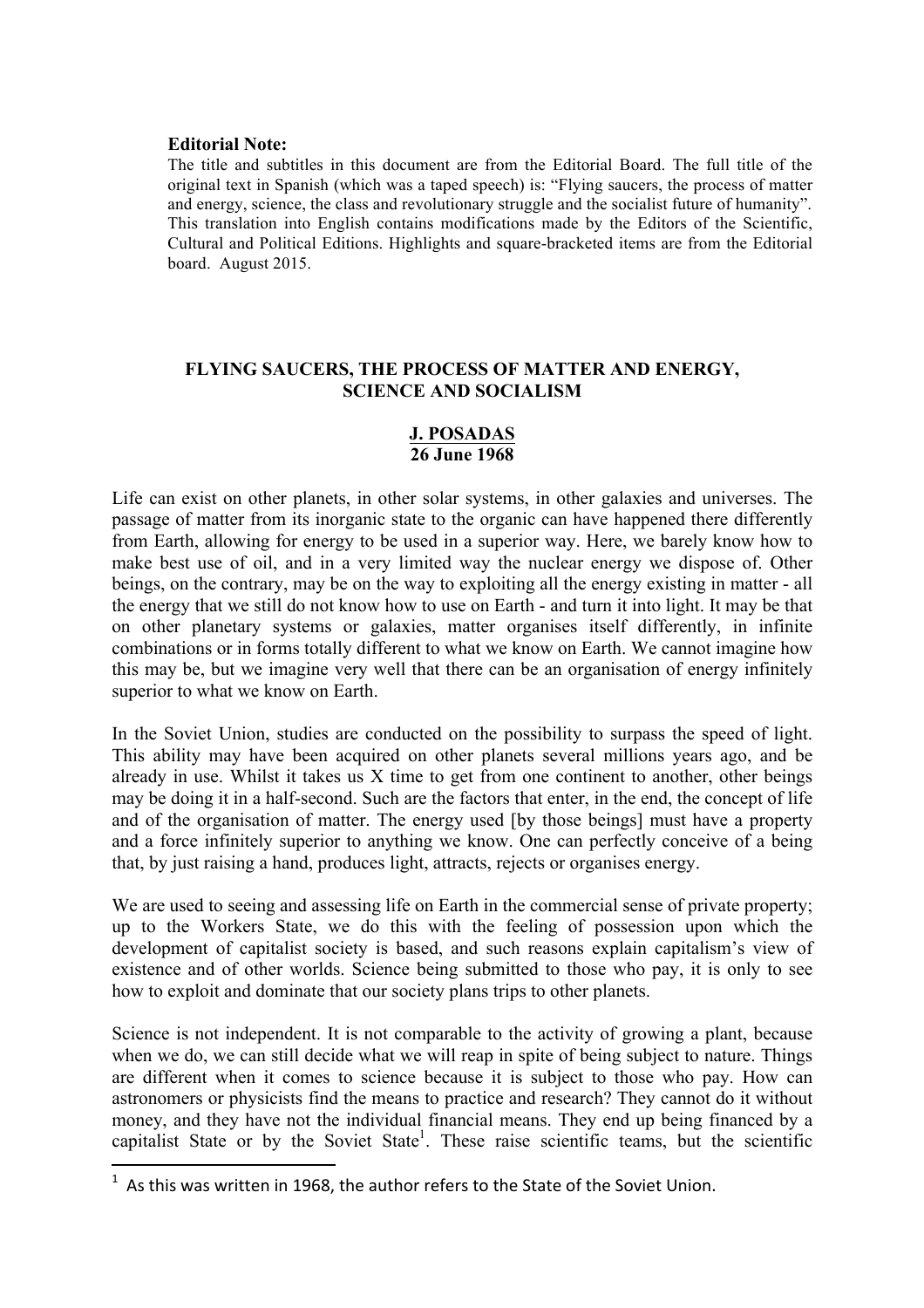capabilities of those teams are made to operate within the confines of what interests the capitalist State or the bureaucratic leaderships of the Workers State.

This is why our knowledge of matter, physics or astronomy is still so embryonic. As yet, we do not have a real knowledge of our surroundings. We constantly revise the bases of the discoveries around Newton, Einstein and all the other scientists. But the forms and combinations of matter are infinite, and there are forces that we do not use, even within ourselves. We must discover the power of what it is possible to do. The force that enables us to raise an arm, for example, is called 'kinetic energy'. Why this energy? What drives the activity of the cells? Since there is no external impulsion, and the movement of the arm is triggered from within, what is this force? It is a source of energy that has developed with anteriority, because what permits us to conceive that the arm must be raised already exists beforehand in the mind.

One Japanese scholar advanced a conclusion rather like our own concerning earthquakes: he said that it was criminal to waste the energy of earthquakes. And that it is possible to inject into the Earth systems somewhat like radars, to measure all the movements and gases below, and the internal displacements still unknown to scientists due to gases or movements caused by the Sun and the rotation of the Earth. The Japanese scholar also said that we can predict, contain, deviate and indeed make use of this energy. The Posadists said the same thing at the time of the 1961 Chilean earthquake.

We do not have enough scientific knowledge to grasp how the organisation of matter could have led to the form of life and reproduction particular to Earth. Our scientific capacity is curbed by the lack of possibilities and economic means dedicated to this study. Those with the means are the capitalists, and their capitalist interests signify an immense limitation.

Because capitalism views the world through appropriation and the utilization of property, *observation* is without ability and audacity, and *knowledge* is bounded by particular interests and social prejudices. This shows clearly in the instance of the problems raised by hearttransplants. The capitalist mentality of the bourgeois [researchers] leaves them perspectiveless. They take no interest in anything, and there is no daring in their observation of the world. If they had any audacity and resolve, they would realise that they are not needed, that their existence is no longer justified. Limited and hampered as they are by their interests, they slap the same limits on science, physics, chemistry or medicine.

There is no reason for this to be happening on other planets. The class struggle does not have to exist. It is on Earth that the process of history has played out like this, but there is no reason why it should be the same elsewhere. Social organisation can have forms infinitely superior, without struggle, without antagonism. There is no reason at all to fight. The beings of those places may be looking at us in astonishment, and say: 'Oh! They fight over a car, shooting and killing each other!' It may even be that death does not exist for them as it does on Earth. The notion of death, the notion of the extinction of matter, or of cells, cannot be identical everywhere.

The longest human life-span reported is 160 years although it is between 70 and 80 on average. It is the organisation of matter under this form that allows this life duration. Our memory and life duration correspond to the particular way matter is organised on Earth. Can't we imagine living as long as we do, but in a different form? We do not know if beings exist in other systems or galaxies, or how they are constituted. But we believe that they can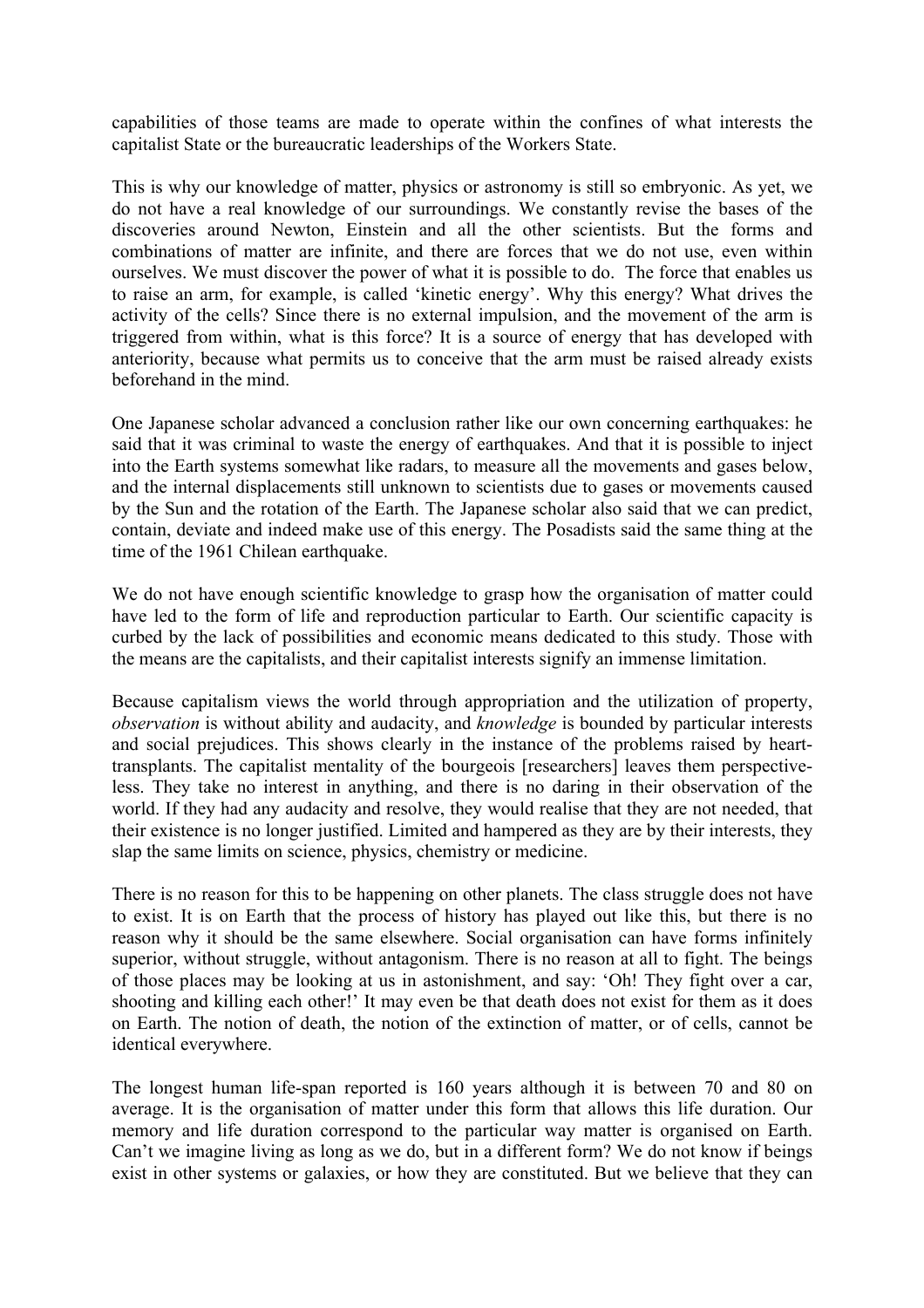exist. Beings that may have left their homes one million years ago might be coming to study the Earth, to see how life on Earth is like. It is possible. We say 'one million years', but for those beings, this may be a number without importance, a normal measure. They couldn't have the same notion of time as we do. For us, time has been, and remains, a notion that we have learnt from a society divided into classes. It was to exploit nature that our society needed to measure time. This gave rise to a division of time that has no reason to exist.

There are time-lags certainly, weathers and seasons like spring, summer, autumn and winter although there may be planets without rain or seasons. Outside such things, however, time has no significance. Our interest in measuring time is relative to nature, to its impact on life, to the effects of its energy upon the organism. But for those who live on other planets, there is no reason why this should be so. Why should they have deadlines and billings, debts to pay by due-dates, or the need for heart-transplants?

A being from another planet watching a heart-transplant on Earth might ask: 'What could they possibly be making?' Our notion of the origins of life is a learnt notion, and corrections are being made to it every passing year. Take the example of how long ago we think human beings appeared on Earth: at first, people spoke of 500,000 years, then a million years. Now the first anthropoid is thought to have appeared some 17 million years ago.

# **The dialectical conception of history**

From various parts of the world, much information regarding UFOs (unidentified flying objects) coincides. The many coincidences cannot all be exaggerations; and people who do not believe in ghosts or spirits say that they have seen extra-terrestrials. We believe and admit that these beings exist. The majority of those who have seen them say that they are normal beings, and many people have already seen UFOs.

About an aeroplane that disappeared after having struck a strange object, the General MacArthur, this Yankee murderer, said: 'perhaps we and the Soviets will have to make war against an enemy external to Earth'. But this guy's conciliation has its limits! Capitalism has nothing invested in UFOs, so it does not research the subject. Its interest disengages from where it cannot see anything profitable or useful to it. But in the matter of UFOs, people see a possibility to advance and progress. In this, the bourgeoisie displays its complete uselessness, accelerating therefore the approach of its demise.

All those who report having met extra-terrestrials or UFOs concur in not having been afraid. Without any audible exchange, the witnesses were made to understand that the visitors meant no harm. The latter arouse no feeling of alarm but a feeling of serenity. They communicate gentleness, flexibility, harmony and reassurance. They inspire no fear. Perhaps it is their movements that reassure, their facial aspects or some other elements. But no witness has said: 'I was scared, they spooked me'. The visitors induce a positive sentiment, one of respect. They must emit some sort of rays that causes this sensation - if they exist. No-one has reported having been attacked. There have been no manifestations of the wish to attack, rape, steal or possess. Just to observe.

Starting from the fact that extra-terrestrial beings can exist, one can admit that UFOs can exist too. It is possible that they come to Earth, although there may be much fantasising and exaggeration going on, and mystical conclusions being drawn. We need to await further proofs, but some testimonies are from people who seem sensible.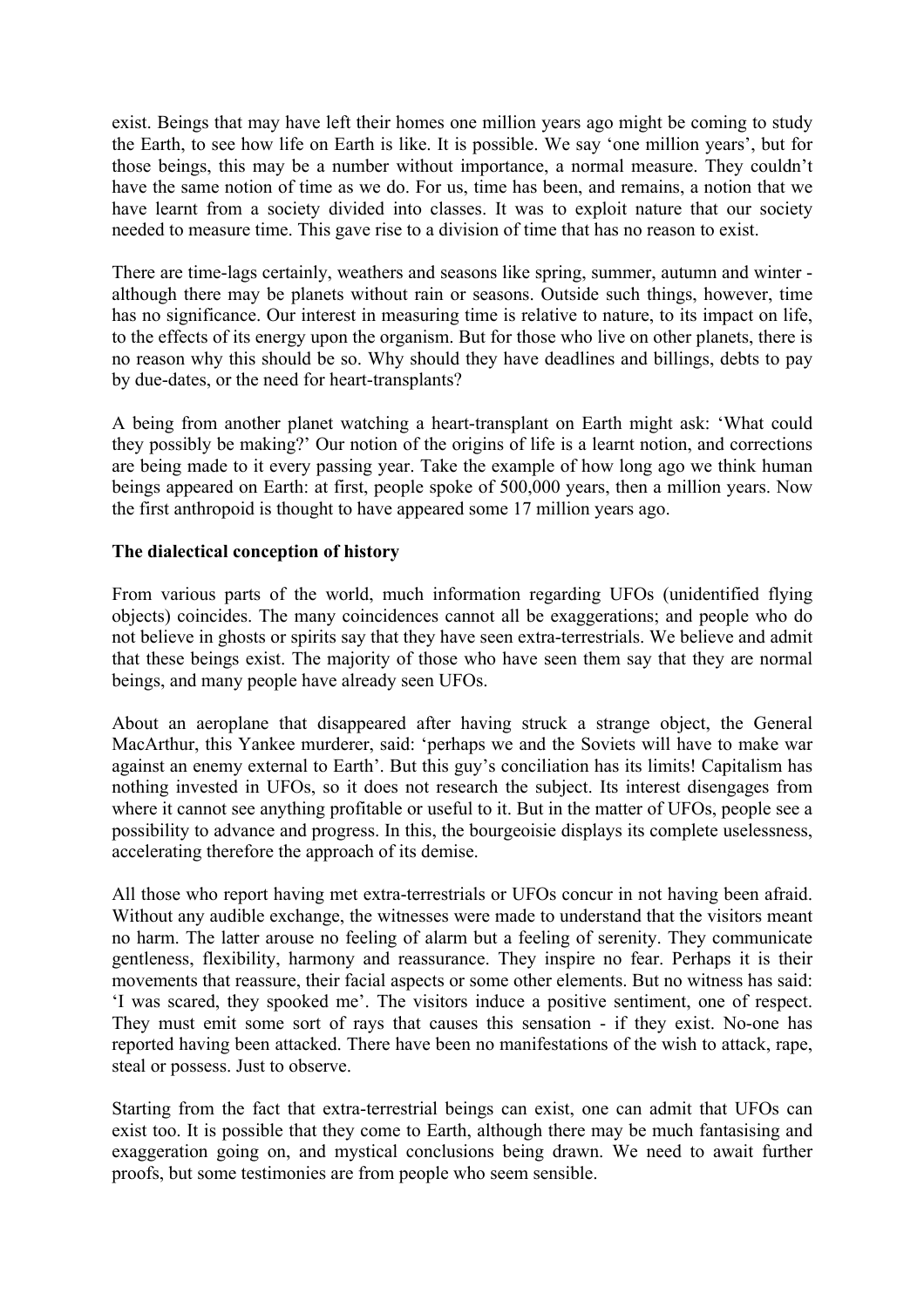Neither the capitalist system nor the bureaucracy has an interest in researching this subject because they have no commercial, political or military benefit to draw from it. But Socialism is interested, and the masses too! In the face of a system it sees as superior, capitalism feels cut down to size. People say to it: 'Look here, what is the good of you?' But however much the ruling class feels inferior, only the hope of some military gain will get it researching this. Meanwhile, it passes the matter off as fantasy, to stop people thinking that there are superior forms of relations beyond the reach of capitalism. The Workers State will not act like this because it has an objective interest in the development of socialism.

There have been many UFOs sightings already, and testimonies come to light in spite of all the camouflages. The ruling capitalist class, scientists and the military hide the facts, but information still gets published in the whirlwind of all the current preoccupations: Preoccupations about war and revolutions, preparations for the final settlement of accounts between capitalism and the world revolution, constant strikes in anger against the capitalist system, the occupation of factories and universities, land occupations. The whole world is in the grip of those problems, but people still take an interest in UFOs in spite of all their other concerns.

About the extra-terrestrials, we do not know what form they have, or their numbers. But they must exist - else they would not appear like this. There are enough reasons why the capitalists could not be inventing it all. They wish to distract attention, certainly, but this goes against them. They can divert attention by using a concrete fact, but this makes it even more obvious to everyone that capitalism is useless - whilst none of it stops the strikes, the factory occupations, the revolutions, the leaps towards socialism.

The preoccupation to study the UFO phenomenon has not yet taken off in the Workers States. The latter still have to concentrate on the necessity to live; but it is also because the bureaucracy conceals things. It definitely hides a lot of findings otherwise the people of the Workers States would be experiencing forms of life superior to the present ones.

Far from all this, Socialism has no fear of being compared with, or integrated into any higher form of progress. Indeed it yearns for them! 'We have nothing to lose but our chains'. This phrase of Marx' can be applied to everything.

\* \* \* \*

The way some people keep on discussing the UFOs topic is absurd, considering that millions others are dying of hunger. Those who preside over this division of the world are capitalism and the bureaucracy of the Workers States. Our society is incapable of employing the possibilities that wait to be used within matter. Capitalism is aware of this inferiority, and so does the bureaucracy of the Workers States. But in the Workers States, researchers already exist for whom this is not a matter of inferiority or superiority; they reason that there may be galaxies, planetary systems or universes where matter is fully utilized, and where the mayhem of hunger and class struggle has ended. They know that ruling classes can be eliminated. And they know also that the system is superior where this has been done.

Those who come to Earth from other planets must think that we are all barking mad. There is surely no notion of fight and violence where they come from.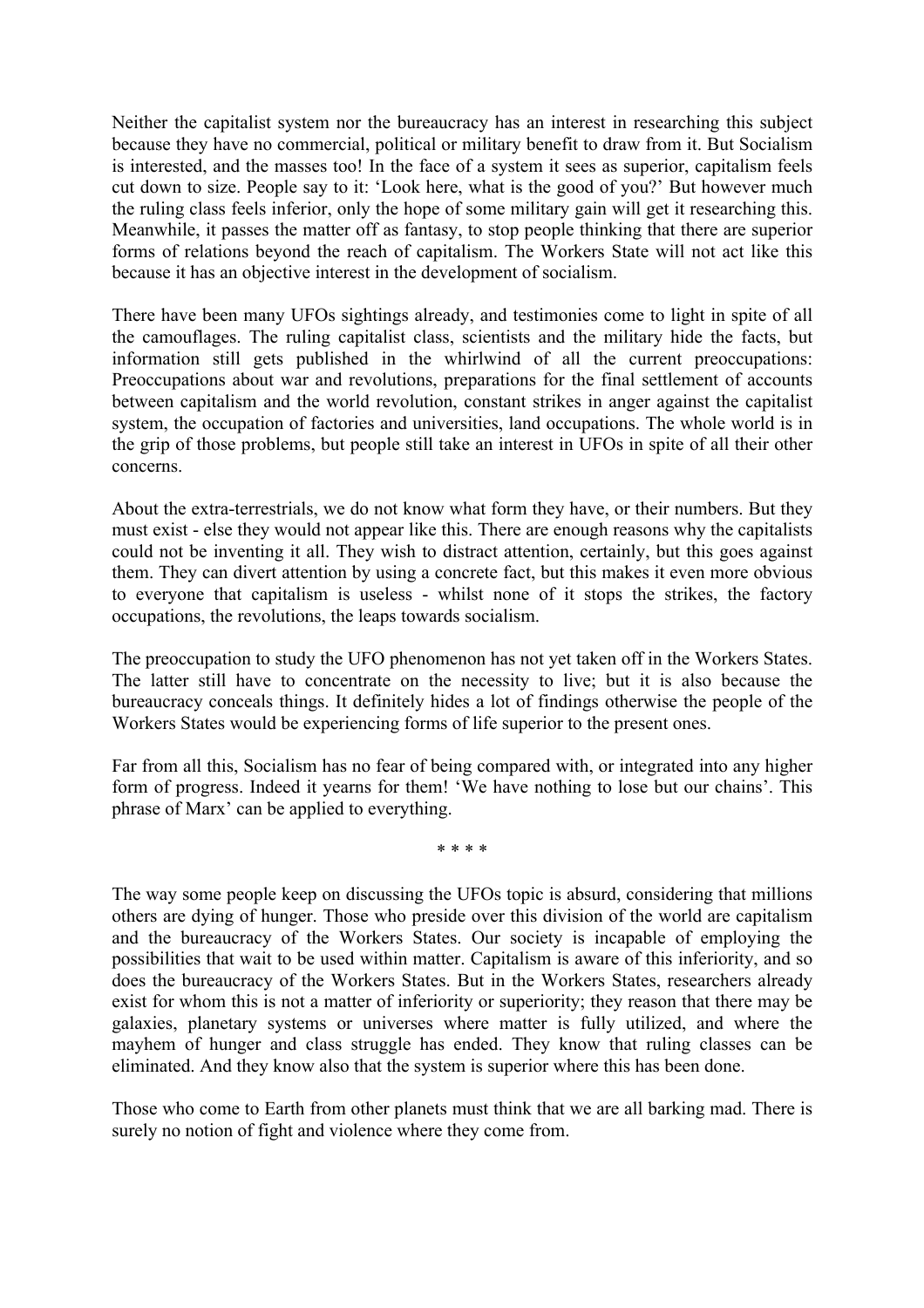The historic depth of what makes capitalism and the bureaucracy turn away from the study of UFOs - and the existence of living beings in other worlds - is the reading they get there of their pending elimination. This is why they take no interest in the continuity of existence, the continuity of life, the continuity of the human being. They have no time for matters devoid of commercial use, or unnecessary to the existence and perpetuation of capitalist power. But society keeps going regardless. The proletariat and Socialism keep advancing. People open up to the idea of life on other planets, and this idea exists in the Workers States too.

The existence of flying saucers and of beings coming to Earth is a phenomenon admissible by the dialectical conception of history. The most immediate conclusion that we are able to draw is that these beings, if they exist, possess a social organisation superior to our own. Since their appearance is not bellicose or aggressive, this means that they have no need for war, and that they come to Earth with no conquering aim. In the history of the Earth, when populations have felt superior to others, they have invaded, with a view to conquering, by means of war. The class struggle on Earth is the result of the organisation of society into classes, owners against exploited, bourgeoisie against proletariat – and now, the latter wanting to overthrow the bourgeoisie and build socialism.

The behaviour of those extra-terrestrials, if they exist, does not seem aggressive. All the witnesses confirm having seen no aggressive attitude. They all say that they felt no fear and that their curiosity was aroused. If these creatures were like those of our own terrestrial history, they would have come with sabres, harquebuses, cannons, stones, rocks - or other means of conquest. On Earth, aggressive behaviour arouses fear. But by the descriptions we get, these beings have come to observe and try to signify that they mean no harm. Such behaviour testifies to a superior form of organisation by non-aggressive beings that do not need to kill in order to live.

One can admit to the existence of such beings beyond the fancifulness in the reports, stories, observations and statements. If they exist, we must call on them to intervene and help resolve the problems of the Earth. They have come to study the people of the Earth? Let them intervene and help us resolve the problems of the Earth! The essential task on Earth is to put an end to misery, hunger, unemployment and war; to give to everyone access to a dignified life and lay the bases for human fraternity. But for this to happen, the capitalist system must be eliminated - along with the bureaucracy of the Workers States and of the Communist Parties that refuses to take power. But the fundamental obstacle is the capitalist system. We must destroy the military force it has today. Destroy all the atomic weapons. Destroy all the military power of the capitalist system, of Yankee, British, French imperialism. Appeal to the masses! Give them the means to destroy capitalism immediately, overcome the Workers States' bureaucracy and build the new society of socialism. When beings from other planets come along, we must call on them to intervene and collaborate with us for the suppression of misery. It will be possible to make ourselves understood by them. One must not rely on being immediately understood, of course, but if we think that they can exist, we must appeal to them anyway.

Those of us who may have the possibility to contact such beings should not yield to an individual kind of scientific curiosity based on the wish to see where they are from and to visit their worlds. We want to unite with them instead - they who seem more powerful than the humans - so that they come and help resolve the problems of the Earth. When faced with beings from other worlds, one's behaviour should be along those lines. The essential factor in any contact with them is that they could be immediately useful on Earth. After that, we will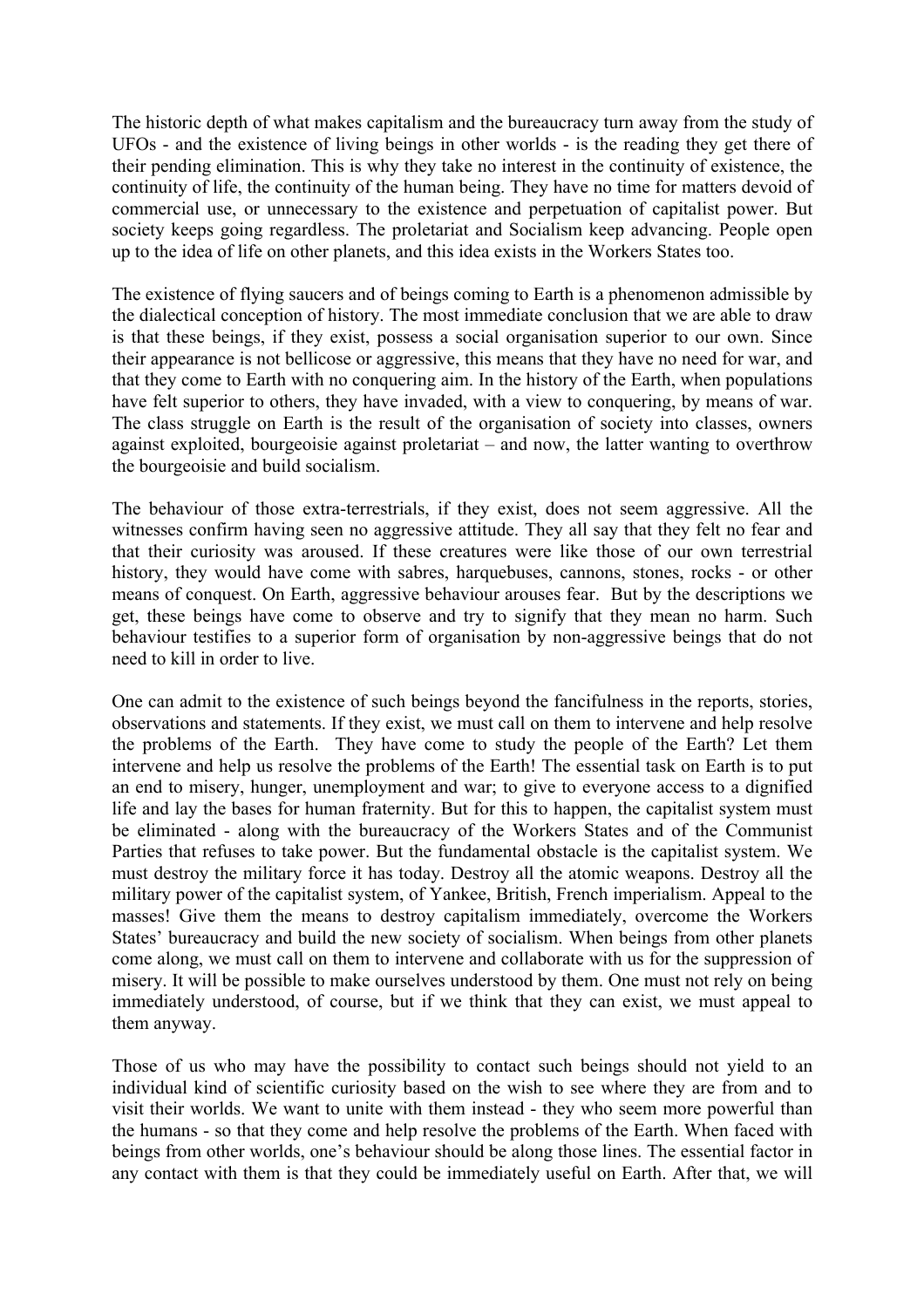be concerned to go and see how the other planets are like, how life and matter are organised, and what corresponds to nature over there.

For the time being, the most important task is to resolve the problem of humanity on Earth. Our position regarding flying saucers is neither fantasist nor idealist. Since we admit that they can exist, we want all possible means to be used, from outside the Earth included. When we reach serious scientific conclusions, we must try and make them serve humanity.

### **There is no limit to how much scientific capacity can develop**

The fact that we can keep our full mental faculties up to 80 or 90 means that memory extends. It could be that there are extra-terrestrial beings more than one million-year old. Hasn't the human being existed for over one million years? Has it not reproduced incessantly without having to self-destroy or deconstruct before reproducing? With man's reproduction, not only matter does not disappear, but it persists [as organised]. And when a human life ends, it is only one form in the organisation of matter that disappears. For it transforms itself and takes part in the transformation of other things.

Hence it may be that, on other planets, matter changes form without having to abolish the state it is in, or itself as a living being. That kind of matter may be feeding into something else without having to start from ashes. For indeed, what is the significance of a seed? A seed is matter in a primary state that stimulates other elements in order to reappear in another form. Beings may therefore exist for whom there is no need to die, because they re-produce in this way. We are not affirming this, but it is entirely possible.

The way we use energy on Earth is still very mechanical and rudimentary. What we use today is the transformation of matter into energy, but we do *not* use energy as already exists naturally. We should be able to do that - suppressing for example all the refining necessary to turn petrol into energy. One day, energy will come from the air. Electricity is one part of the structure and behaviour of matter; we use it because we have discovered it, but it is very limited. Tomorrow we will not need electricity because energy is all around. The condition for the existence of any object is that it contains energy.

The organisation of the human body – brain, senses and other organs – is proper to our Earth. It can be different on other planets. We eat because the human organism is constituted in a way that forces it to feed. This is to the partial advantage of capitalism because otherwise, there would be no reason to live submitted to its regime. It is *social organisation* that determines the scientific capacity of the human being. In private property, social organisation is very limited because the élan, the courage and the audacity it allows are governed by interests linked to individual appropriation. This kind of audacity is very limited because it stops when those interests are satisfied. Those human beings who go farther than this feel cast out. They come under social limitations that restrain their social capabilities. In the socialist society, social capability will be unlimited.

The notions of life, existence and society are measures of the objective need to live and progress. In socialism, existence and progress will become one, and there will be no notion of conservatism, parasitism or passivity. As with matter itself, existence will mean progress, because matter does not exist if it does not transform and progress. The same goes for life in society: it cannot exist without progress. The social condition for human existence is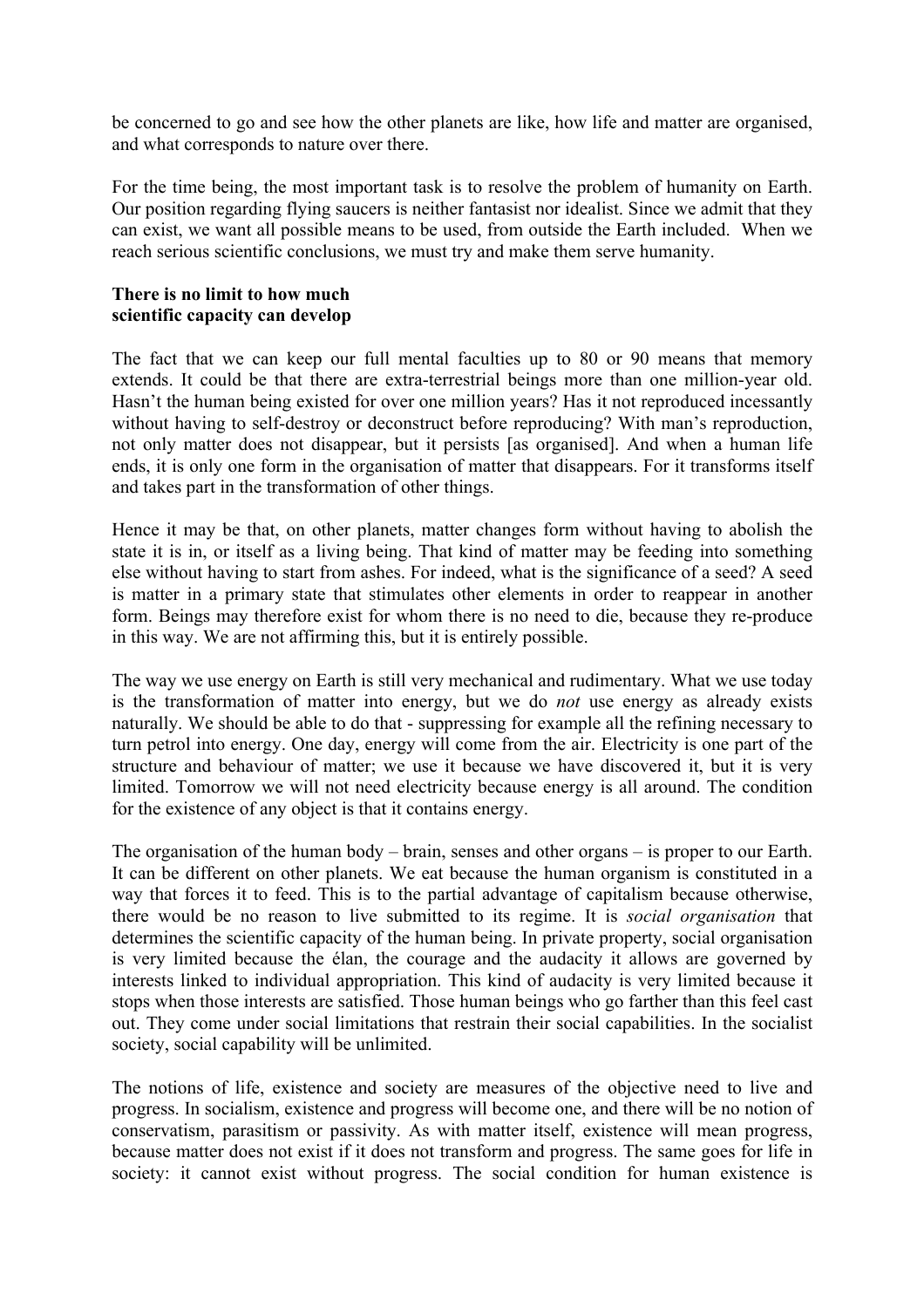progress. Progress [when it rules] will immediately give to human *audacity* and *capacity* an expansion a million times greater than in the system of private property. These qualities will no longer be hindered or determined by the interests of the individual. The whole of society will be engaged, giving confidence and reassurance. When social thought is entirely held in common, it will change the modes of living. We will not want more time to travel millions of light-years away, for instance, than we need now to go to the Moon. A million years for us today will not measure the same thing tomorrow.

Simple solutions are going to be found to all the problems we face now due to being tied to Earth, gravity, atmospheric pressure. We shall find the answer to this essential problem, for it only wants *social capacity* organised in a single thought: that of a society that can resolve everything. Today, there are some universities, some faculties and some guys doing the thinking. But this will not always be. Universities exist today because – in being separate from the rest of society – they serve to exploit society for the benefit of capitalism. But we will not need them tomorrow, because progress will be shared in common and between everyone. This is what human audacity looks like. Audacity in the face of nature!

\* \* \* \*

All this is important to Marxist formation and knowledge. Marxist knowledge is boundless because it does not stop just at the problems of the social, economic and political struggle. On any question, the comprehension of existence gives the confidence to look the solution in the face. There is no problem beyond the reach of humanity and all the problems of humanity overlap: About the history of humanity, of society and of matter, the more one knows and dominates, the more confidence one gains to face the facts resolutely and audaciously. With hardly any previous knowledge or preparation, a person scientifically equipped with Marxism and the dialectics can tackle any problem in any specialty. This is one vital aspect, and the other is *socialist audacity*, also to be found in the objectivity of Marxism.

We are neither submitted to, nor dependent upon what exists, or what is coming. We are objective, and our thought knows no limits. The only limit comes from our lack of human capacity to understand more. For human capacity, too, is a product of the social relations. This is why knowledge and ability will be the *norm* in the socialist society. Some scientific findings will surpass Marx' and this removes nothing from his historic importance. The development of history has brought to us conditions that did not exist in Marx's time. Soon, it will be scientific knowledge and social confidence that develop the social capability [of humanity]. For the present moment, we are not yet living out socialism! We are still in this capitalist society …

The critical mind is inherent to Marxism and its historic and inexhaustible power. It will remain paramount until a new form of interpretation is found, with a better grasp of the process of nature and the dialectics still one of its aspects. The critical mind is moved by the constant urge to revise, analyse, observe and examine - curious to see what effects and conclusions arise from the development of nature and society.

Marxism is irreplaceable as a method to understand the history of the world. When forms of interpretation superior to Marxism are found, it will not be because Marxism is incorrect but because humanity has reached a superior understanding. The dialectics will still be a part of that superior instrument.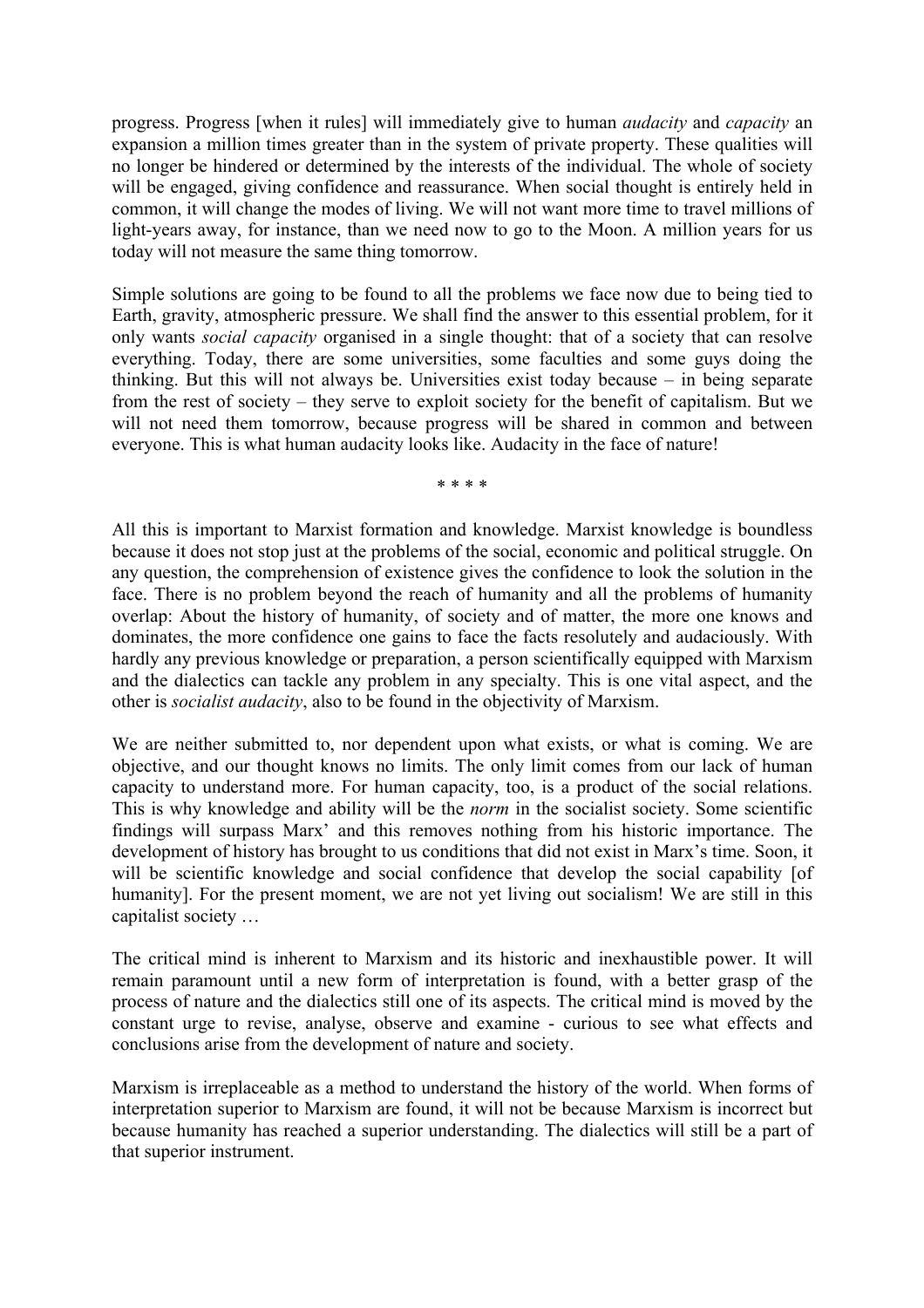Scientists are studying the possibility of a ray that moves quicker than light. Such a possibility challenges all our present views about the structure of matter. This [could] explain why it is possible to find forms of life apparently inconceivable until now. About the forms of life, there are infinities of possible combinations, from the primary to all the superior ones.

None of the people who admit to the existence of flying saucers has shown the disposition to build any scientific knowledge upon it. They only feel compelled by a genuine fact. They do not have the systematic turn of mind, or the objectivity, to apply their knowledge in the social field. But if life exists on other planets [and visits us] for example, it means that superior forms of social organisation exist, where life is not plagued by war, as it is here. Those who accept the existence of flying saucers today are simply reporting; they act like someone who projects a light on the wall and says: 'this is light'. They draw no conclusions.

As opposed to this, we see in these problems the means to contribute to the understanding of history, to enhance the quality of audacity therefore. Historic audacity rests on a pillar made of confidence. The Vietnamese masses highlight the point. It is Marxism that provides this sort of confidence. It is very important to study these questions, although we have so little time to do it. We must concentrate on the problems facing us, but these other questions do not leave us indifferent, and we do not lose sight of them.

We admit to the existence of extra-terrestrials as a conclusion of dialectical thought. The latter fills us with the certainty that we can master any existing phenomenon, and that we shall not be caught off-guard. Matters of extra-terrestrials and flying saucers do not put the dialectical method in any doubt whatsoever. Indeed they confirm it! The dialectical method gets re-confirmed at every turn.

We consider that extra-terrestrials and flying saucers can exist precisely because of what the dialectics teaches us about the organisation of matter. Matter can take infinite forms. For example, there is no reason why reproduction should always involve coupling. There may be self-reproduction, as is the case for the amoeba. And why shouldn't this become the case for the human being in the future?

About these beings from other planets that come here to observe life: how they must be laughing at humans fighting to see who will have the most cannons, cars and wealth! The possession of riches is a distortion in the social organisation of the human sentiment. The human sentiment is fraternal and collective, but the possession of wealth causes degeneration in it. Why do the bourgeois want twenty cars, a hundred factories, and a rank of general – why? What does that give them? Power over others, yes, and after? It does not give them any capacity to elevate and develop their intelligence. The opposite is the case, since this is precisely what limits their intelligence. The bourgeois class can have neither the inclination nor the perspective to develop society objectively. Indeed it does exactly the reverse, and prevents society from developing. It only wants to know about profitable material goods, along with the perpetuation and extension of private property. This limits its ability to understand and prevents it from thinking.

Even when the reports about flying saucers are fantasist, as they mostly are, the historical basis for them is correct. Neither capitalism nor the Workers States' bureaucracy can give explanations regarding this matter, nor can any bourgeois thinker. They are outflanked and outplayed, whilst those who could do it do not have the means, because they depend on the major scientific and research-institutions - themselves dependent on capitalism.